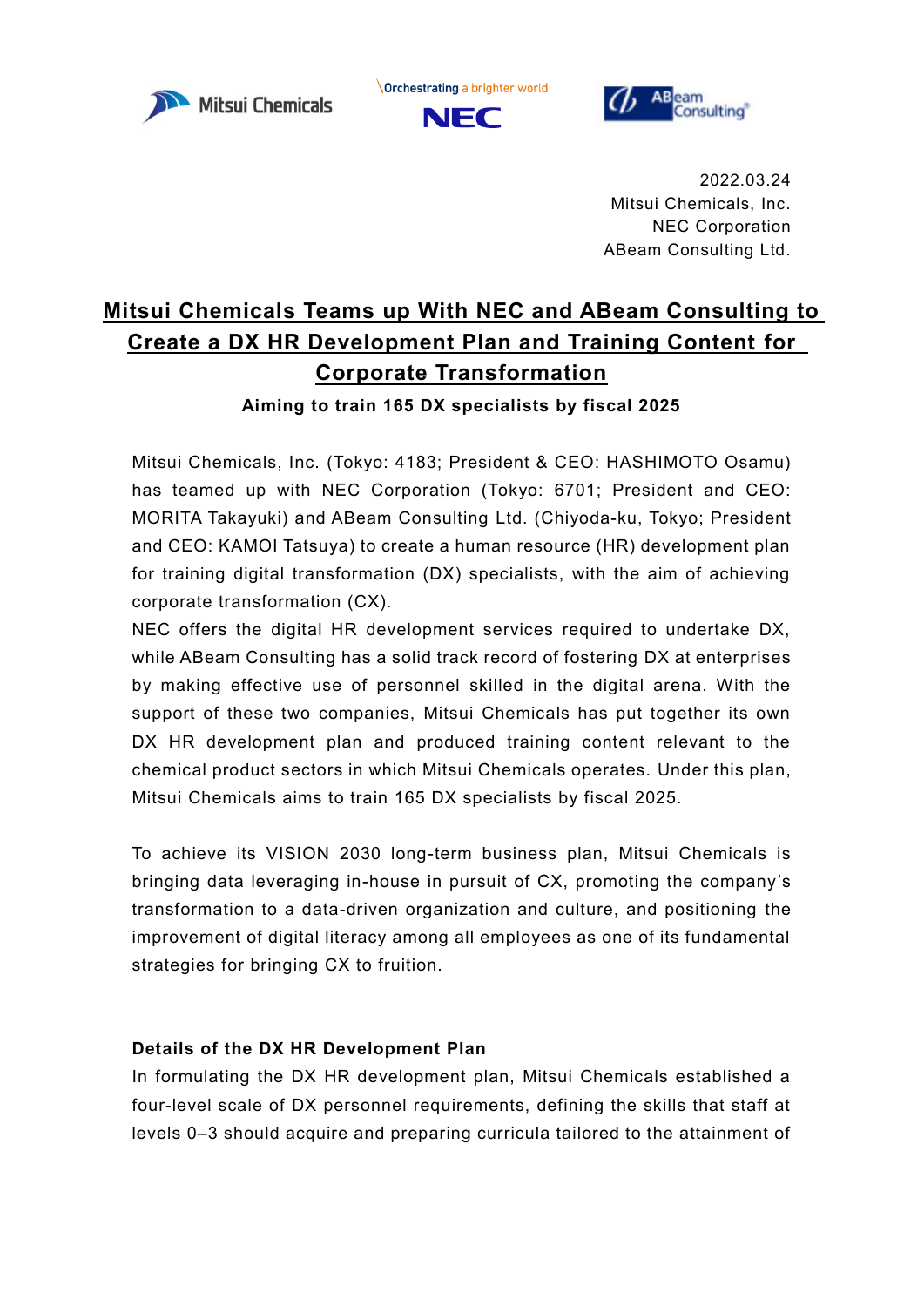each level. In fiscal 2021, a total of 10,000 staff and executives completed Level 0 training. Fiscal 2022 will see 1,000 employees from departments including Sales and Marketing take the Level 1 training program, which will provide them with a basic knowledge of data analysis. Progression to levels 2 and 3 will be selective, with participants chosen from among those who have completed their Level 1 training. The aim here will be to cultivate data scientists capable of proactively leveraging data to solve problems.



Definitions of DX personnel levels and implementation plan

### **Details of Training Content**

The objective of the Level 0 and Level 1 training programs is to ensure a wide range of data analytics skills become firmly established among the majority of employees, including executives and back office staff. To this end, rather than using generally available training content for cultivating data scientists, Mitsui Chemicals has put together its own training materials designed with the distinctive attributes of the chemical industry and Mitsui Chemicals' own operations in mind. The consolidation of these skills will be encouraged by setting a certification examination to be taken by staff after completing the programs. In preparing the training materials, Mitsui Chemicals drew upon the concepts of NEC's DX HR Development Service (Note 1), which taps into dotData (Note 2) AI software enabling operational divisions to undertake practical analysis with a minimal level of machine learning knowledge. Also leveraged was part of ABeam Consulting's ABeam DX Framework (Note 3).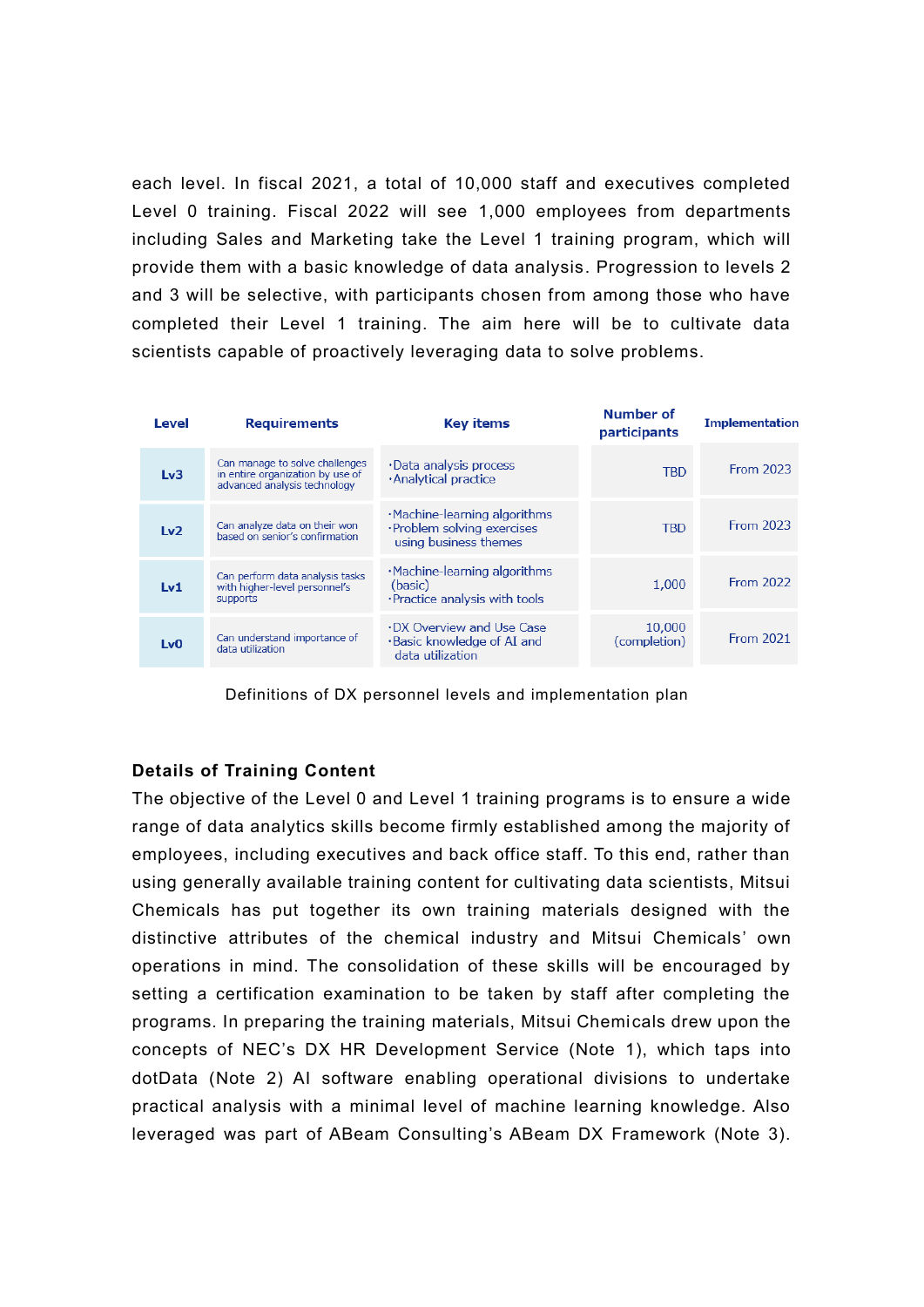The Level 1 training program incorporates content derived using dotData automatic data analysis software based on use cases designed with Mitsui Chemicals' business operations in mind. The curriculum seeks to instill practical machine learning skills through role-play-based analytical exercises. In the Level 2 program, Mitsui Chemicals intends to make partial use of NEC Academy for DX (Note 4), which is designed to support the cultivation of the digital specialists required to promote DX.

All three companies have endorsed this announcement.

# **SAMBE Masao, Executive Officer, Digital Transformation Division, Mitsui Chemicals, Inc.**

"Having positioned efforts to improve digital literacy as part of our DX strategy, we have developed in-house our own DX educational program that satisfies our unique requirements. Introducing a curriculum that includes exercises with an abundance of use cases from the chemical industry will enable us to swiftly cultivate a group of data scientists and experts, serving then to transform Mitsui Chemicals into a data-driven company."

### **MORI Hideto, Executive Director for Data-Driven DX, NEC Corporation**

"We are delighted that NEC's DX HR Development Service using dotData AI software is able to contribute to Mitsui Chemicals' creation of a DX HR development plan and associated training content. We will continue to make full use of NEC's know-how and knowledge to provide Mitsui Chemicals with total support in its efforts to transform itself into a data-driven organization and culture. In addition, we are keen to contribute to the development of personnel who are well-versed in DX for business divisions across all industries and sectors."

## **YAMADA Takahiro, Chief Operating Officer, ABeam Consulting Ltd.**

"ABeam Consulting has long been supporting the transformation of a diverse array of companies and organizations through our in-depth knowledge of digital technology, as well as through the experience we have cultivated in providing consulting services to customers in a variety of industries and sectors. We hope to contribute to Mitsui Chemicals' transformation by leading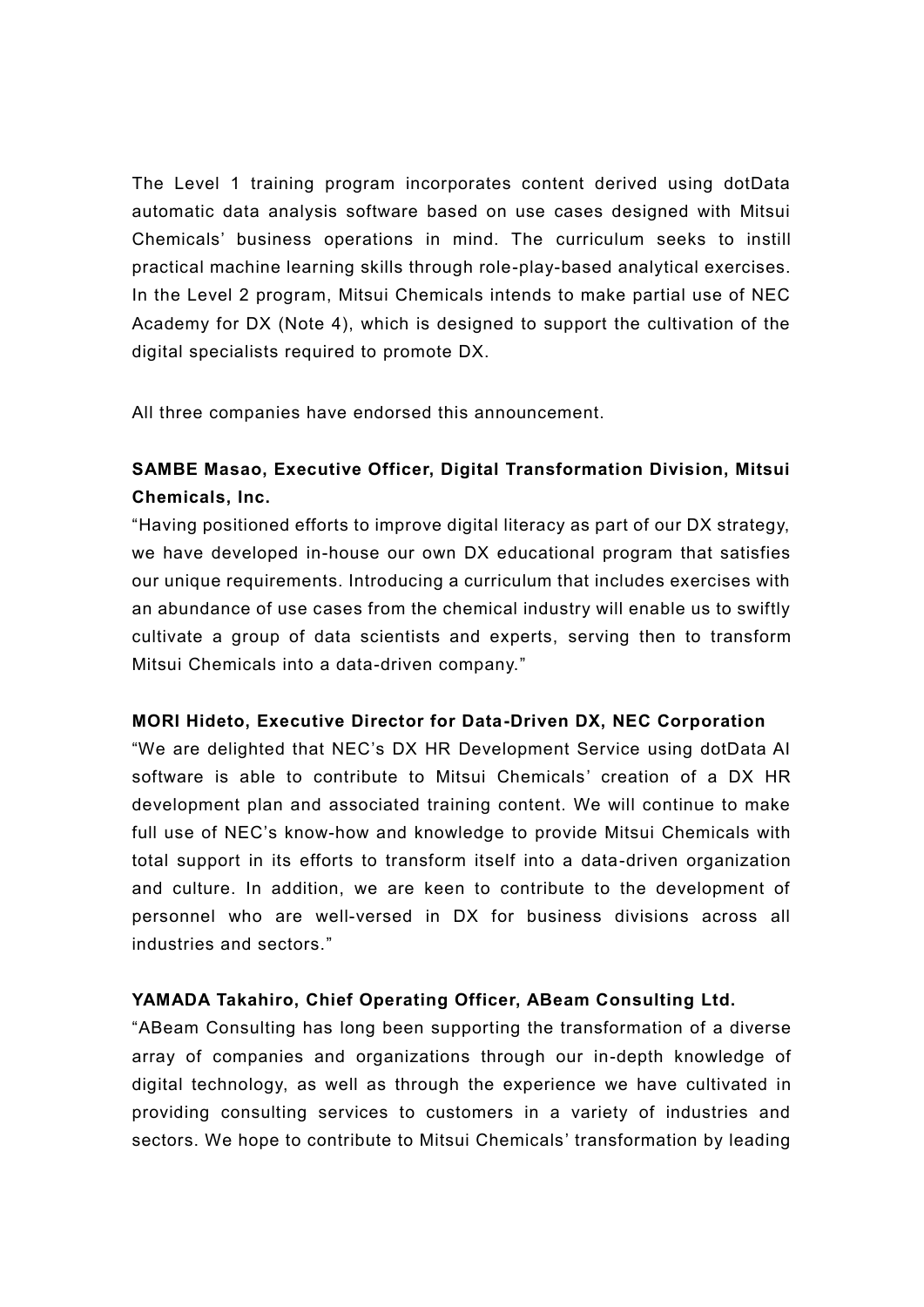its DX HR development project, combining our track record and capabilities with NEC's advanced ICT technologies."

(Note 1) DX HR Development Service <https://jpn.nec.com/solution/dotdata/service/>

(Note 2) dotData <https://jpn.nec.com/solution/dotdata/>

(Note 3) Abeam DX Framework [https://www.abeam.com/jp/dx\\_strategy/ja/](https://www.abeam.com/jp/dx_strategy/ja/)

(Note 4) NEC Academy for DX <https://jpn.nec.com/dx/nec-academy/index.html>

### **Contacts for customer inquiries about this project**

Corporate Communications Division, Mitsui Chemicals, Inc. Telephone: 03-6253-2100

Data Driven DX Division, NEC Corporation E-mail: [contactus@dotdata.jp.nec.com](mailto:contactus@dotdata.jp.nec.com)

ABeam Consulting Ltd. E-mail: mtakesada@abeam.com

**Contacts for media inquiries about this project** Corporate Communications Division, Mitsui Chemicals, Inc. Telephone: 03-6253-2100

Hayashi, Public Relations Office, Corporate Communications Division, NEC Corporation Telephone: 080-9973-1906 E-mail: [press@news.jp.nec.com](mailto:press@news.jp.nec.com)